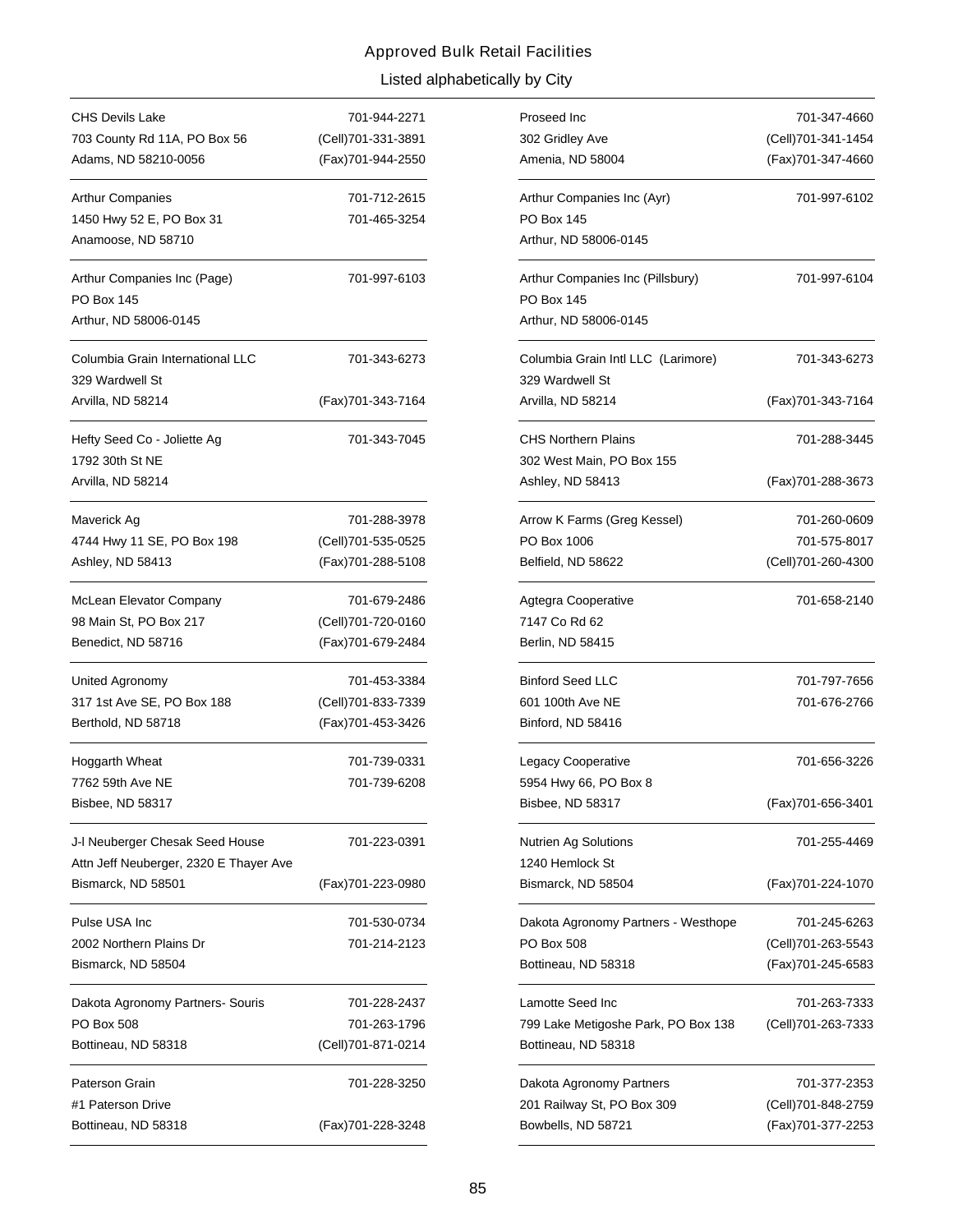| Bowman Grain Inc                                                                  | 701-523-3173       |
|-----------------------------------------------------------------------------------|--------------------|
| 16 4th St NE, PO Box 91                                                           |                    |
| Bowman, ND 58623                                                                  | (Fax)701-523-5650  |
| Plainview Seed & Agronomy LLC<br>203 1st Ave, PO Box 113<br>Buchanan, ND 58420    | 701-252-1163       |
|                                                                                   |                    |
| Legacy Cooperative<br>7398 70th Ave NE, PO Box 456                                | 701-968-4325       |
| Cando, ND 58324                                                                   | (Fax)701-968-4327  |
| Central City Grain-Fessenden Coop<br>1000 9th St N, PO Box 500                    | 701-652-2828       |
| Carrington, ND 58421                                                              | (Fax)701-652-2052  |
| CHS Dakota Plains Ag<br>81 West Great Northern, PO Box 422<br>Casselton, ND 58012 | 701-347-4171       |
| Nutrien Ag Solutions<br>14118 91st St NE, PO Box 486<br>Cavalier, ND 58220        | 701-265-4898       |
| Clifford Farmers Coop Elevator                                                    | 701-488-2513       |
| 35 Garfield Ave SE, PO Box 68                                                     | (Cell)701-430-3971 |
| Clifford, ND 58016                                                                | (Fax)701-488-2768  |
| Minn-Kota Ag Products                                                             | 701-372-3721       |
| PO Box 37                                                                         | (Cell)701-640-1840 |
| Colfax, ND 58018                                                                  | (Fax)701-372-3733  |
| Farmers Elevator Co of Honeyford<br>218 N Main                                    | 701-384-6144       |
| Dahlen, ND 58224                                                                  | (Fax)701-384-6148  |
| North Country Seed Inc                                                            | 701-662-2001       |
| 8393 Hwy 2                                                                        | (Cell)701-739-8986 |
| Devils Lake, ND 58301-9404                                                        | (Fax)701-662-2013  |
| C & C Farms LLP (Troy Coons)                                                      | 701-482-7865       |
| 6056 74th St NW                                                                   | (Cell)701-721-4258 |
| Donnybrook, ND 58734                                                              | (Fax)701-482-7865  |
| <b>CHS Ag Services</b>                                                            | 701-454-3488       |
| 7851 Old Hwy 44 S                                                                 | (Cell)218-843-5010 |
| Drayton, ND 58225                                                                 | (Fax)701-454-6133  |
| Mitzel Seed Cleaning LLC                                                          | 701-830-8000       |
| 7575 County Road 64                                                               |                    |
| Edgeley, ND 58433-9573                                                            | (Fax)701-493-8000  |

| 701-523-3173 | <b>ProPoint Cooperative</b>                              | 701-523-3268        |
|--------------|----------------------------------------------------------|---------------------|
|              | 13 1st Ave NW                                            |                     |
| 701-523-5650 | Bowman, ND 58623                                         |                     |
| 701-252-1163 | Nettum Seeds LLC                                         | 701-430-1149        |
|              | 307 Main St                                              | (Cell) 701-430-1149 |
|              | Caledonia, ND 58219                                      | (Fax) 701-436-5247  |
| 701-968-4325 | Allied Agronomy LLC (Barlow)                             | 701-650-7371        |
|              | 6620 11th St NE                                          | (Cell)701-650-7371  |
| 701-968-4327 | Carrington, ND 58421                                     | (Fax)701-984-2616   |
| 701-652-2828 | K & J Family Farm Inc                                    | 701-307-0510        |
|              | 851 Crossroads Estate Dr                                 | (Cell)701-307-0510  |
| 701-652-2052 | Carrington, ND 58421                                     |                     |
| 701-347-4171 | Unity Seed Company (Leeds)                               | 701-347-5355        |
|              | 3510 154th Ave SE, PO Box 567                            |                     |
|              | Casselton, ND 58012                                      | (Fax) 701-347-4155  |
| 701-265-4898 | On-Target Ag Services LLC                                | 701-257-6419        |
|              | 8830 146th Ave NE, PO Box 187                            | (Cell)701-520-2800  |
|              | Cavalier, ND 58220-0187                                  | (Fax)701-257-6494   |
| 701-488-2513 | Columbia Grain Int LLC (Cummings)                        | 218-857-2165        |
| 701-430-3971 | 109 Great Northern Ave S, PO Box 90                      |                     |
| 701-488-2768 | Climax, MN 56523                                         | (Fax)218-857-2115   |
| 701-372-3721 | <b>Finley Farmers Elevator</b>                           | 701-797-2631        |
| 701-640-1840 | 507 4th St SW, PO Box 587                                |                     |
| 701-372-3733 | Cooperstown, ND 58425                                    | (Fax)701-797-2634   |
| 701-384-6144 | <b>CHS Devils Lake</b>                                   | 701-662-5051        |
|              | 3719 14th St NW                                          |                     |
| 701-384-6148 | Devils Lake, ND 58301                                    | (Fax)701-662-3779   |
| 701-662-2001 | <b>Nutrien Ag Solutions</b>                              | 701-662-4984        |
| 701-739-8986 | 201 National Guard St NW                                 |                     |
| 701-662-2013 | Devils Lake, ND 58301                                    | (Fax)701-662-1128   |
| 701-482-7865 | Dakota Agronomy Partners, LLC                            | 701-465-3602        |
| 701-721-4258 | 967 Hwy 52 West                                          |                     |
| 701-482-7865 | Drake, ND 58736                                          |                     |
| 701-454-3488 | Allied Agronomy LLC                                      | 701-493-2680        |
| 218-843-5010 | 109 Industrial Park Ste #1                               | (Cell)701-830-1911  |
| 701-454-6133 | Edgeley, ND 58433                                        | (Fax)701-493-2682   |
| 701-830-8000 | Edinburg Farmers Elevator Co<br>260 3rd Ave N, PO Box 26 | 701-993-8421        |
| 701-493-8000 | Edinburg, ND 58227                                       | (Fax)701-993-8273   |
|              |                                                          |                     |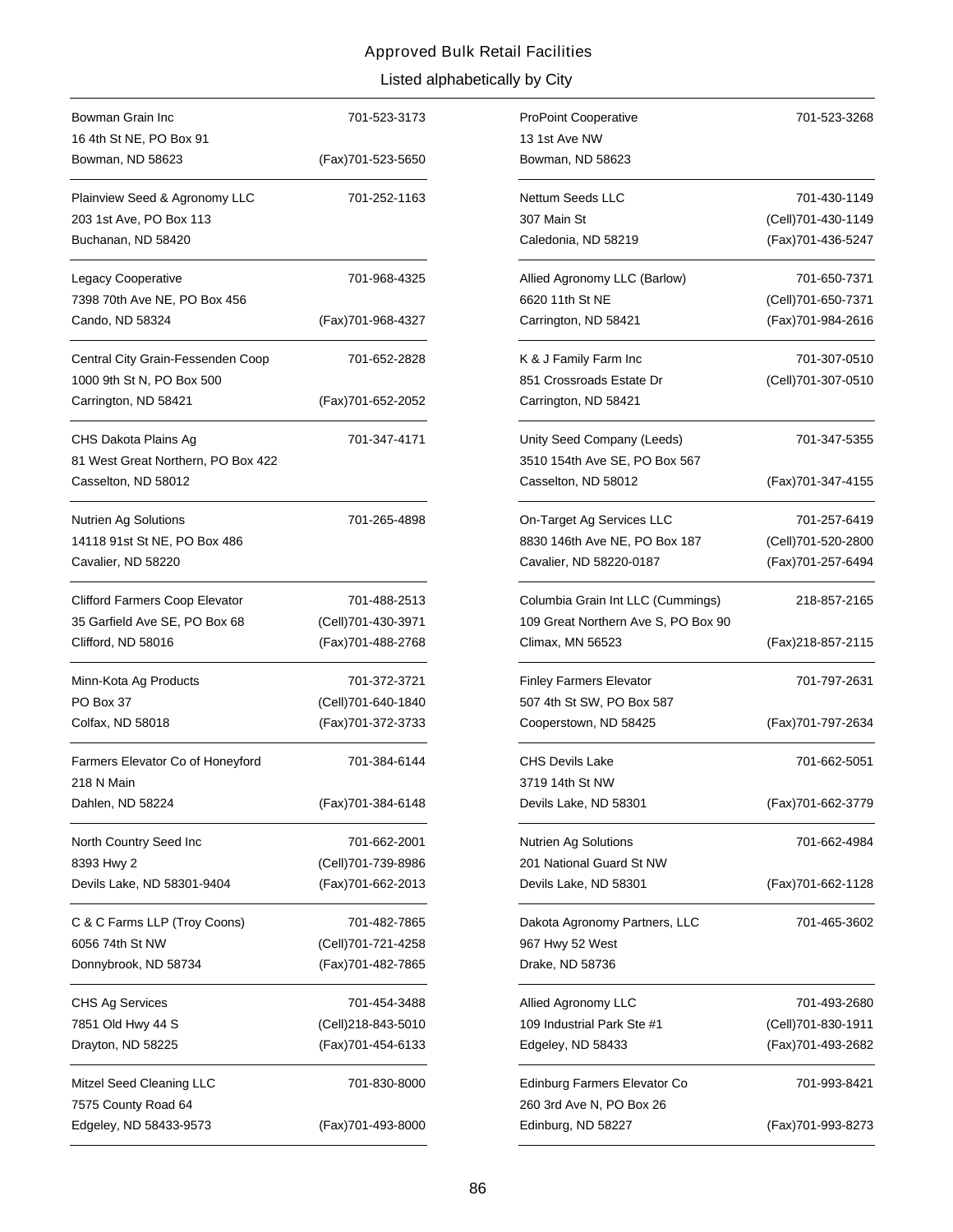| Legacy Cooperative                                                                                | 701-266-5650                            |
|---------------------------------------------------------------------------------------------------|-----------------------------------------|
| 7151 Hwy 66 84th St NE                                                                            |                                         |
| Egeland, ND 58331                                                                                 | (Fax)701-266-5516                       |
| Dakota Grain & Livestock Supply<br>111 South Main St, PO Box 416                                  | 701-584-2660                            |
| Elgin, ND 58533                                                                                   | (Fax)701-584-3655                       |
| Emerado Farmers Elevator                                                                          | 701-594-8548                            |
| 106 Emery Ave, PO Box 100<br>Emerado, ND 58228-0100                                               | (Fax)701-594-8549                       |
| Plains Grain & Agronomy Cooperative                                                               | 701-437-2400                            |
| 5415 136th Ave SE, PO Box 6                                                                       | 701-437-2400                            |
| Enderlin, ND 58027                                                                                | (Fax)701-437-2406                       |
| <b>Fessenden Coop Association</b>                                                                 | 701-249-3224                            |
| 65 N Pacific Ave, PO Box 98                                                                       | 701-249-3351                            |
| Esmond, ND 58332                                                                                  | (Fax)701-249-3351                       |
| <b>Fessenden Cooperative Association</b><br>900 S Railway St S, PO Box 126<br>Fessenden, ND 58438 | 701-547-3291                            |
| Fordville Coop Marketing Assn<br>111 Main St, PO Box 7                                            | 701-229-3293                            |
|                                                                                                   |                                         |
| Fordville, ND 58231-0007                                                                          | (Fax)701-229-3294                       |
| CHS Dakota Plains Ag<br>9137 Hwy 32<br>Forman, ND 58032                                           | 701-724-3238                            |
|                                                                                                   |                                         |
| Allied Agronomy LLC                                                                               | 701-485-3571                            |
| 302 East Front St E, PO Box 216<br>Gackle, ND 58442-0216                                          | (Cell)701-659-1126<br>(Fax)701-493-2682 |
| Farmers Elev Co of Honeyford                                                                      | 701-869-2820                            |
| 2879 30th St NE                                                                                   | 701-869-2466                            |
| Gilby, ND 58235                                                                                   | (Fax)701-869-2307                       |
| Grafton Farmers Co-op Grain Co                                                                    | 701-352-0461                            |
| 129 E 6th St, PO Box 108<br>Grafton, ND 58237-0108                                                | (Fax)701-352-0280                       |
| Nash Grain & Trading Co                                                                           | 701-352-2131                            |
| 211 Nash Place<br>Grafton, ND 58237-6400                                                          | (Fax)701-352-2036                       |
| <b>Nutrien Ag Solutions</b><br>4500 54th Ave N                                                    | 701-772-0187                            |

| 701-266-5650 | Agtegra Cooperative                  | 701-763-6105       |
|--------------|--------------------------------------|--------------------|
|              | 530 2nd St S                         |                    |
| 701-266-5516 | Eldridge, ND 58401                   | (Fax)701-763-6106  |
| 701-584-2660 | Embden Grain Co                      | 701-633-5438       |
|              | 4215 145th Ave SE                    |                    |
| 701-584-3655 | Embden, ND 58079-9528                | (Fax) 701-633-5434 |
| 701-594-8548 | K & S Seeds Inc                      | 701-820-0090       |
|              | 4873 142nd Ave SE                    |                    |
| 701-594-8549 | Enderlin, ND 58027                   | (Fax)701-882-3347  |
| 701-437-2400 | CHS Dakota Plains Ag                 | 701-973-5854       |
| 701-437-2400 | 12090 Hwy 27                         |                    |
| 701-437-2406 | Englevale, ND 58033                  | (Fax) 701-973-6492 |
| 701-249-3224 | Safflower Technologies Intl          | 701-844-4797       |
| 701-249-3351 | PO Box 485                           | 406-850-2252       |
| 701-249-3351 | Fairview, MT 59221                   | (Fax)701-844-5972  |
| 701-547-3291 | Hefty Seed Co - Joliette Ag          | 701-524-1637       |
|              | 705 132nd Ave NE                     |                    |
|              | Finley, ND 58230                     |                    |
| 701-229-3293 | <b>Forest River Farmers Elevator</b> | 701-248-3252       |
|              | 602 Brennan Ave, PO Box 98           |                    |
| 701-229-3294 | Forest River, ND 58233               | (Fax)701-248-3161  |
| 701-724-3238 | <b>Fullerton Farmers Elevator</b>    | 701-375-7251       |
|              | PO Box 56                            |                    |
|              | Fullerton, ND 58441                  | (Fax) 701-375-7781 |
| 701-485-3571 | CHS Inc                              | 701-463-2251       |
| 701-659-1126 | 205 2nd St SW, PO Box 97             |                    |
| 701-493-2682 | Garrison, ND 58540                   | (Fax)701-463-2654  |
| 701-869-2820 | <b>Nutrien Ag Solutions</b>          | 701-674-3388       |
| 701-869-2466 | 440 South Railroad Ave               |                    |
| 701-869-2307 | Grace City, ND 58445                 | (Fax)701-674-3392  |
| 701-352-0461 | Hefty Seed Co - Joliette Ag          | 701-922-2022       |
|              | 6902 142nd Ave NE                    |                    |
| 701-352-0280 | Grafton, ND 58237                    |                    |
| 701-352-2131 | <b>CHS Ag Services</b>               | 701-772-4873       |
|              | 2002 N Washington St                 | 701-746-1911       |
| 701-352-2036 | Grand Forks, ND 58203                | (Cell)218-791-2698 |
| 701-772-0187 | Rivards Turf & Forage Inc            | 800-731-5765       |
|              | 3150 27th Ave N                      | (Cell)701-330-3699 |
| 701-795-4915 | Grand Forks, ND 58203-1302           | (Fax)866-484-6150  |
|              |                                      |                    |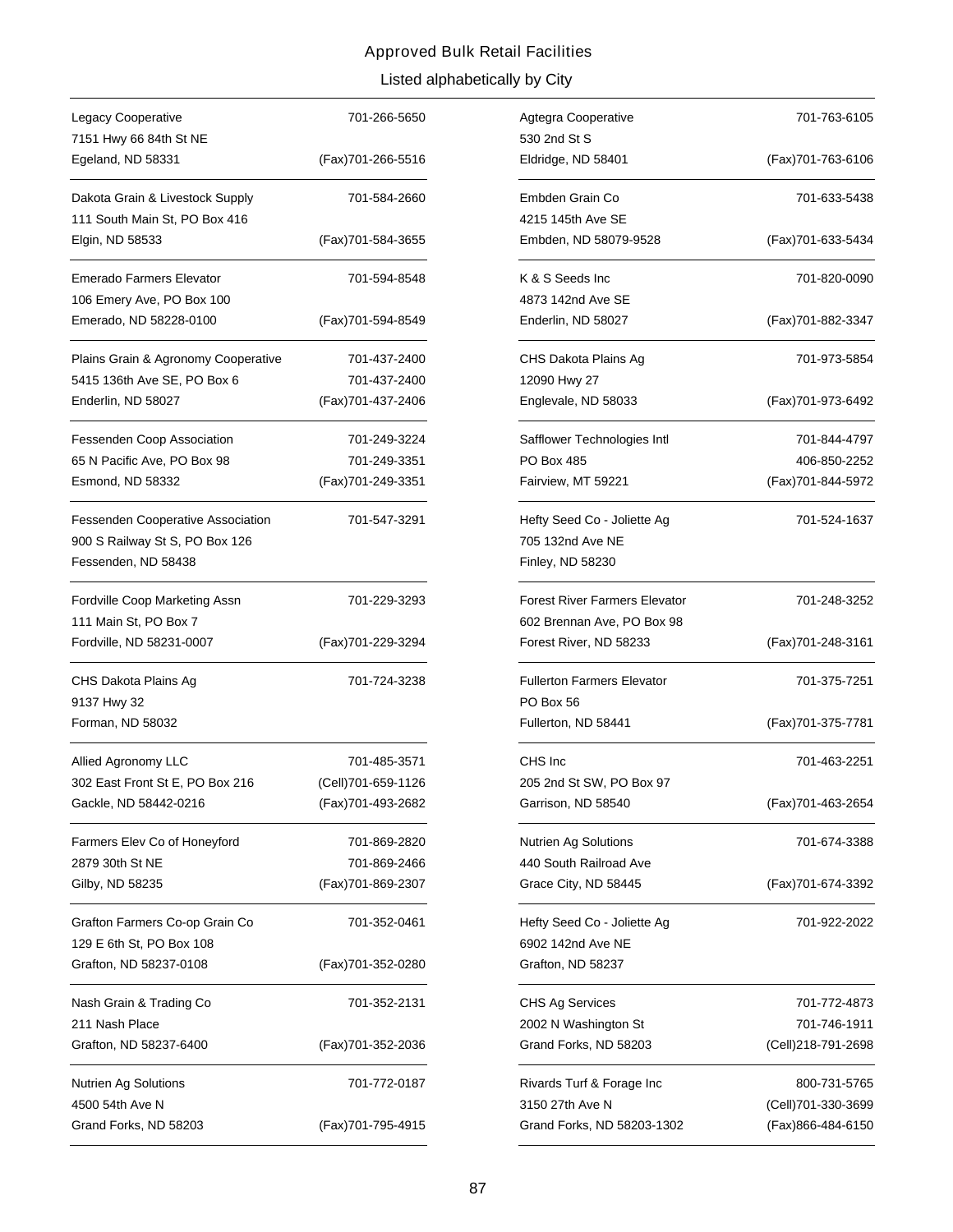# Listed alphabetically by City Approved Bulk Retail Facilities

| Full Circle Ag                                                                   | 701-678-2468       |
|----------------------------------------------------------------------------------|--------------------|
| 108 1st St NW, PO Box 69                                                         | 701-678-2318       |
| Gwinner, ND 58040-0069                                                           | (Fax)701-678-2207  |
| Dakota Seed Conditioning                                                         | 701-336-7631       |
| 1970 85th St SE                                                                  | (Cell)701-321-0986 |
| Hague, ND 58542                                                                  | (Fax) 701-336-7707 |
| Central Plains Ag (Luverne)                                                      | 701-769-2107       |
| PO Box 9                                                                         | 701-769-2665       |
| Hannaford, ND 58254                                                              | (Fax)701-769-2998  |
| Central Plains Ag Services (Aneta)                                               | 701-326-4334       |
| PO Box 9                                                                         | 866-753-7665       |
| Hannaford, ND 58448                                                              | (Cell)701-741-3645 |
| Central Plains Ag Svcs (McVille)                                                 | 701-322-4317       |
| PO Box 9                                                                         | 866-753-7665       |
| Hannaford, ND 58254                                                              | (Fax)701-322-4785  |
| Arthur Co Inc dba Harvey Farmers<br>3259 Hwy 52 E, PO Box 68<br>Harvey, ND 58341 | 701-712-2610       |
| Central Dakota Frontier Cooperative                                              | 701-754-2252       |
| 602 Hwy 34                                                                       | 701-782-6222       |
| Hazelton, ND 58544                                                               |                    |
| Hefty Seed Co - Joliette Ag<br>110 6th St SW                                     | 701-636-3000       |
| Hillsboro, ND 58045                                                              |                    |
| <b>Clifford Farmers Elevator</b>                                                 | 701-945-2716       |
| 87 Steele Ave, PO Box 65                                                         | (Cell)701-430-9770 |
| Hope, ND 58046                                                                   | (Fax)701-945-2420  |
| Agronomy Solutions dba Hefty Seed<br>202 Elevator Rd, PO Box 126                 | 701-962-3343       |
| Hurdsfield, ND 58451-0126                                                        | (Fax)701-962-3429  |
| Nutrien Ag Solutions<br>3745 Hwy 281 SE                                          | 701-252-1722       |
| Jamestown, ND 58401                                                              | (Fax)701-252-5470  |
| Kensal Farmers Elevator (Bordulac)                                               | 701-652-2045       |
| PO Box 68                                                                        |                    |
|                                                                                  | (Cell)701-320-5228 |
| Kensal, ND 58455                                                                 | (Fax)701-652-2045  |
| CHS Dakota Plains Ag<br>5324 165th Ave SE, PO Box 265                            | 701-428-3134       |

| 701-678-2468 | Agtegra Coop                      | 701-658-2347       |
|--------------|-----------------------------------|--------------------|
| 701-678-2318 | PO Box 155, 201 Main Ave W        | (Cell)701-851-0912 |
| 701-678-2207 | Hague, ND 58542                   | (Fax)701-336-4636  |
| 701-336-7631 | North Prairie Ag                  | 701-868-3021       |
| 701-321-0986 | 309 Main St                       |                    |
| 701-336-7707 | Hampden, ND 58338                 |                    |
| 701-769-2107 | Central Plains Ag Services        | 701-769-2665       |
| 701-769-2665 | 721 109th Ave SE, PO Box 9        | 866-753-7665       |
| 701-769-2998 | Hannaford, ND 58448               | (Fax)701-769-2998  |
| 701-326-4334 | Central Plains Ag Svcs (Courtney) | 701-435-2471       |
| 866-753-7665 | PO Box 9                          | 866-753-7665       |
| 701-741-3645 | Hannaford, ND 58448               | (Fax)701-435-2327  |
| 701-322-4317 | General Grain Cleaning (Karnak)   | 701-769-2300       |
| 866-753-7665 | 930 115th Ave SE                  | 800-797-3268       |
| 701-322-4785 | Hannaford, ND 58448               | (Cell)701-797-7269 |
| 701-712-2610 | CenDak Cooperative                | 701-324-4450       |
|              | 501 N St W                        |                    |
|              | Harvey, ND 58341                  |                    |
| 701-754-2252 | Dakota Agronomy Partners          | 701-748-2355       |
| 701-782-6222 | 102 4th Ave SE, PO Box 406        |                    |
|              | Hazen, ND 58545                   |                    |
| 701-636-3000 | Hoople Farmers Grain Co           | 701-894-6116       |
|              | <b>PO Box 140</b>                 | (Cell)701-331-2148 |
|              | Hoople, ND 58243-0140             | (Fax)701-894-6492  |
| 701-945-2716 | Hunter Grain Company              | 701-874-2112       |
| 701-430-9770 | 201 Main St, PO Box 97            |                    |
| 701-945-2420 | Hunter, ND 58048-0097             | (Fax)701-874-2395  |
| 701-962-3343 | Allied Agronomy LLC               | 701-952-4512       |
|              | 3423 Hwy 52 Bypass                |                    |
| 701-962-3429 | Jamestown, ND 58401               | (Fax)701-493-2682  |
| 701-252-1722 | <b>B &amp; B Seed Farms</b>       | 701-685-2263       |
|              | 7073 Co Rd 35, PO Box 473         | (Cell)701-320-6038 |
| 701-252-5470 | Jud, ND 58454                     | (Fax)701-685-2263  |
| 701-652-2045 | Kensal Farmers Elevator Co        | 701-435-2451       |
| 701-320-5228 | 611 Parker Street, PO Box 68      | (Cell)701-320-5228 |
| 701-652-2045 | Kensal, ND 58455                  | (Fax)701-435-2214  |
| 701-428-3134 | CHS Dakota Plains Ag (Harwood)    | 701-282-3658       |
|              | 5324 165th Ave SE, PO Box 265     | 701-428-3134       |
| 701-428-3137 | Kindred, ND 58051                 | (Cell)701-371-1128 |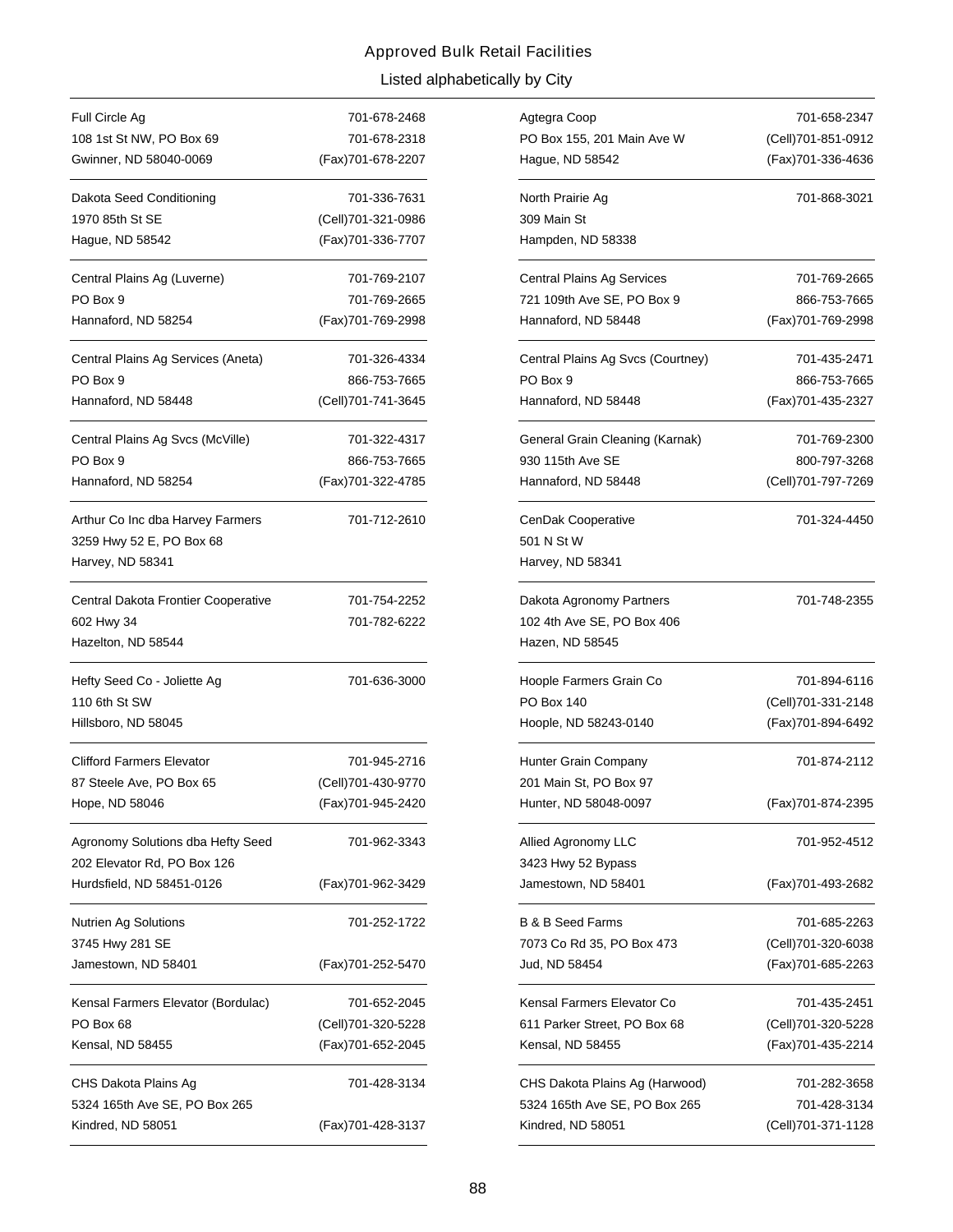| CHS Devils Lake                     | 701-247-2917       |
|-------------------------------------|--------------------|
| 301 1st Ave SW, PO Box 339          |                    |
| Lakota, ND 58344                    | (Fax)701-247-2370  |
| <b>CHS Devils Lake</b>              | 701-256-2462       |
| 123 4th Ave, PO Box 164             |                    |
| Langdon, ND 58249                   |                    |
| Dakota Agronomy Partners LLC        | 701-784-5513       |
| 1015 Cypress, PO Box 128            |                    |
| Lansford, ND 58750                  | (Fax)701-784-5583  |
| CHS Ag Services                     | 701-343-2340       |
| 40 Barrett Ave, PO Box 767          |                    |
| Larimore, ND 58251                  | (Fax)701-343-6481  |
| Werth Seed Farm                     | 701-320-6976       |
| 4905 Hwy 13 SE                      | 701-378-2388       |
| Lehr, ND 58460-9200                 | (Cell)701-320-6976 |
| Farmers Coop Elevator Co            | 701-538-4551       |
| 220 NE 2nd St, PO Box 447           | (Cell)701-367-6048 |
| Lidgerwood, ND 58053-0245           | (Fax)701-538-4048  |
| Maverick Ag                         | 701-254-5714       |
| 709 82nd St SE, PO Box 338          | (Cell)701-329-9644 |
| Linton, ND 58552                    |                    |
| <b>BK Seeds Inc</b>                 | 701-438-2701       |
| 4726 Hwy 30, PO Box 220             | (Cell)701-866-6786 |
| Maddock, ND 58348                   |                    |
| Lone Prairie Grain Inc              | 701-438-2441       |
| PO Box 333                          | (Cell)701-240-5010 |
| Maddock, ND 58348                   | (Fax)701-438-2484  |
| TriGen Ag Partners LLC              | 701-679-2400       |
| PO Box 68                           |                    |
| Max, ND 58759                       | (Fax)701-679-2556  |
| <b>Mayport Farmers Coop</b>         | 701-786-4263       |
| 945 3rd St SE                       |                    |
| Mayville, ND 58257                  | (Fax)701-786-3246  |
| Farmers Elev Of Honeyford (McCanna) | 701-397-5757       |
| 2284 East McCanna St                |                    |
| McCanna, ND 58251                   | (Fax)701-397-5735  |
| Milnor Grain Company                | 701-427-5284       |
| 621 3rd St, PO Box 308              |                    |
| Milnor, ND 58060-0308               | (Fax)701-427-5412  |

| 701-247-2917 | Shockman Seed                                           | 701-709-0396        |
|--------------|---------------------------------------------------------|---------------------|
| 701-247-2370 | 9645 Co Rd 34<br>LaMoure, ND 58458                      |                     |
|              |                                                         |                     |
| 701-256-2462 | <b>Simplot Grower Solutions</b>                         | 701-256-2815        |
|              | 120 5th Ave, PO Box 109                                 |                     |
|              | Langdon, ND 58249                                       | (Fax)701-256-2816   |
| 701-784-5513 | Undlin, Curtis                                          | 701-784-5424        |
|              | 8741 29th Ave NW                                        | (Cell) 701-263-7111 |
| 701-784-5583 | Lansford, ND 58750                                      | (Fax)701-784-5552   |
| 701-343-2340 | CenDak Cooperative                                      | 701-466-2281        |
|              | 6001 60th Ave NE                                        | (Cell)701-208-0323  |
| 701-343-6481 | Leeds, ND 58346                                         | (Fax) 701-466-2548  |
| 701-320-6976 | Deb's Seed Sales LLC                                    | 701-538-4899        |
| 701-378-2388 | 409 3rd Ave SW                                          | (Cell)701-640-2784  |
| 701-320-6976 | Lidgerwood, ND 58053                                    | (Fax) 701-538-4899  |
| 701-538-4551 | Dakota Agronomy Partners                                | 701-933-2840        |
| 701-367-6048 | 105 Railroad Drive, PO Box 94                           |                     |
| 701-538-4048 | Lignite, ND 58752                                       | (Fax)701-933-2844   |
| 701-254-5714 | AC Seed & Sales Inc                                     | 701-680-0732        |
| 701-329-9644 | 6702 132nd Ave                                          |                     |
|              | Lisbon, ND 58054                                        |                     |
| 701-438-2701 | Fessenden Coop Association                              | 701-438-2455        |
| 701-866-6786 | 338 Railway Ave, PO Box 279                             | 701-438-2255        |
|              | Maddock, ND 58348                                       | (Cell)701-230-4086  |
| 701-438-2441 | Plains Grain & Agronomy LLC                             | 701-669-2253        |
| 701-240-5010 | 10238 Hwy 46, PO Box 130                                |                     |
| 701-438-2484 | Marion, ND 58466                                        | (Fax)701-669-5038   |
| 701-679-2400 | TriGen Ag Partners LLC (Plaza)<br>PO Box 68             | 701-679-2400        |
| 701-679-2556 | Max, ND 58759                                           | (Fax)701-679-2556   |
| 701-786-4263 | <b>SRS Commodities LTD</b>                              | 701-786-3402        |
| 701-786-3246 | 411 2nd Ave NE, PO Box 386<br>Mayville, ND 58257        | (Fax) 701-786-3374  |
| 701-397-5757 | Coop Elevator of McClusky<br>312 Ave A West, PO Box 469 | 701-363-2529        |
| 701-397-5735 | McClusky, ND 58463                                      | (Fax)701-363-2569   |
| 701-427-5284 | Anderson Seed and Grain LLC                             | 701-839-8488        |
|              | 3700 37th Ave SE                                        | (Cell)701-340-2263  |
| 701-427-5412 | Minot, ND 58701                                         |                     |
|              |                                                         |                     |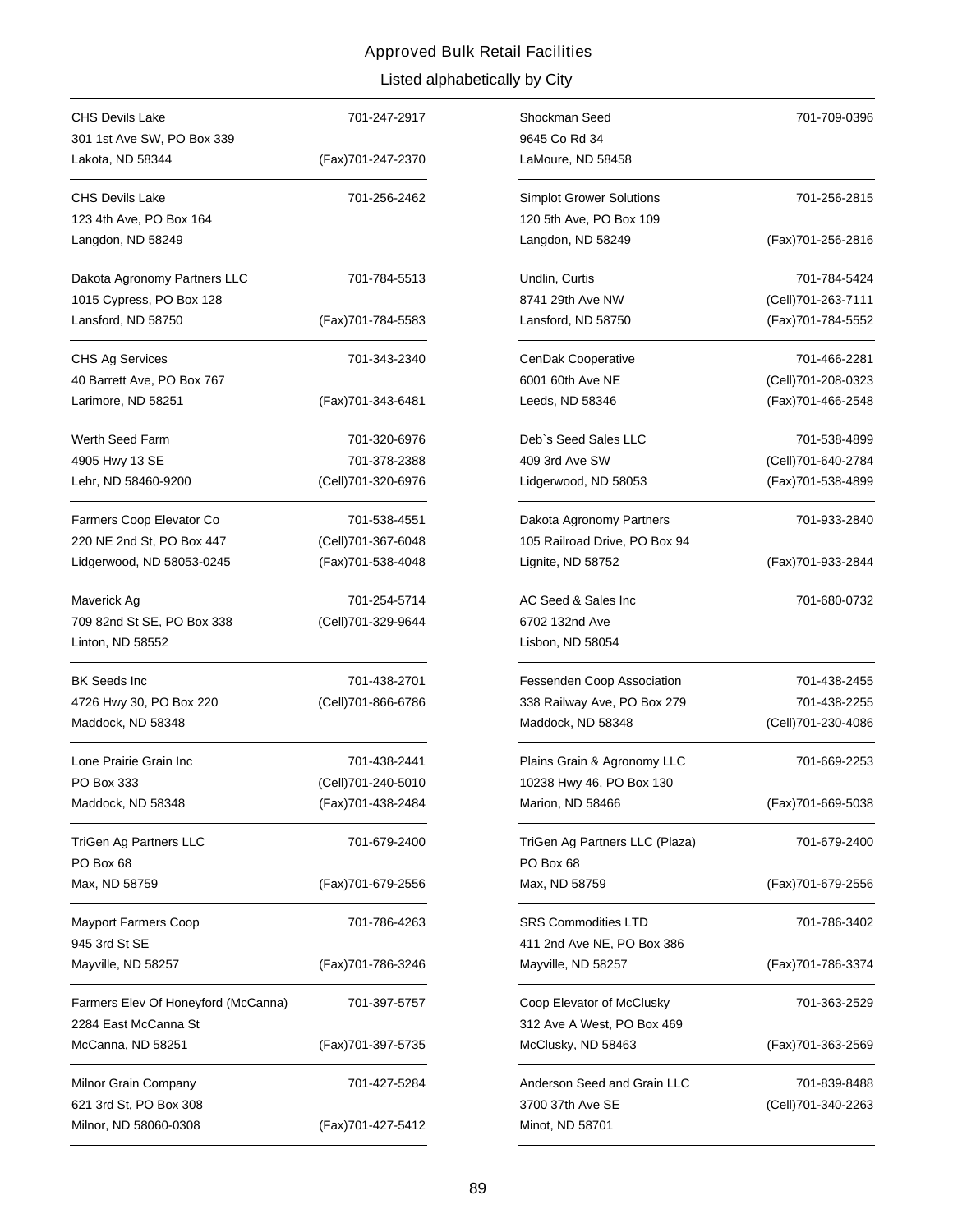| Nutrien Ag Solutions Inc      | 701-852-7801       |
|-------------------------------|--------------------|
| 4375 46th Ave NE, PO Box 1119 | 701-852-0568       |
| Minot, ND 58702               | (Fax)701-838-8082  |
| Minto Ag Center LLC           | 701-248-3784       |
| 101 Kilowatt Dr               | (Cell)701-330-3649 |
| Minto, ND 58261               | (Fax)701-248-3393  |
| Gates Farm                    | 701-240-0500       |
| 205 Lawndale St               | 701-756-6205       |
| Mohall, ND 58761              | (Cell)701-240-6804 |
| Norwich Grain LLC             | 701-240-6148       |
| 4165 86th St NW               |                    |
| Mohall, ND 58761              |                    |
| Mott Grain Co                 | 701-824-4536       |
| 9101 71st St SW               | (Cell)701-260-2458 |
| Mott, ND 58646                | (Fax)701-824-4537  |
| Eyford Ridge Seed Co          | 701-521-0073       |
| 12885 Hwy 66, PO Box 203      | (Cell)701-521-0073 |
| Mountain, ND 58262            |                    |
| North Prairie Ag              | 701-949-2722       |
| 103 Dakota St                 |                    |
| Nekoma, ND 58355              |                    |
| Helena Agri-Enterprises LLC   | 701-579-4891       |
| 103 Mckenzie Ave              | (Cell)701-260-1626 |
| New England, ND 58647         |                    |
| CenDak Cooperative            | 701-947-2492       |
| 11th 1st St N                 |                    |
| New Rockford, ND 58356        |                    |
| Ludwig Family Farms Seed      | 701-739-0191       |
| 7972 13th St NE               | 701-674-3226       |
| New Rockford, ND 58356        | (Cell)701-739-0191 |
| New Century Ag                | 701-925-4566       |
| 10865 ND Hwy 5 NW             |                    |
| Noonan, ND 58765              | (Fax)701-925-4559  |
| Dakota Midland Grain LLC      | 701-728-6430       |
| 1200 153rd St NE              |                    |
| Norwich, ND 58768             | (Fax)701-728-6342  |
| Legacy Cooperative            | 701-366-4562       |
| 114 E Central Ave             |                    |
| Overly, ND 58384-5011         |                    |

| 701-852-7801 | Optimum Ag Solutions            | 701-721-1107       |
|--------------|---------------------------------|--------------------|
| 701-852-0568 | <b>PO Box 207</b>               |                    |
| 701-838-8082 | Minot, ND 58702                 |                    |
| 701-248-3784 | Dakota Agronomy Partners LLC    | 701-756-6688       |
| 701-330-3649 | 202 Elevator Rd N               |                    |
| 701-248-3393 | Mohall, ND 58761                | (Fax) 701-756-6554 |
| 701-240-0500 | Holsten Ag LLC, (Chase)         | 701-263-7796       |
| 701-756-6205 | 9140 Co Rd 9                    |                    |
| 701-240-6804 | Mohall, ND 58761                |                    |
| 701-240-6148 | Pinnacle dba Hefty Seed Company | 701-756-7333       |
|              | 3588 Hwy 5 NW                   | 701-833-4959       |
|              | Mohall, ND 58761                | (Cell)701-833-4969 |
| 701-824-4536 | Agworx LLC                      | 701-993-8682       |
| 701-260-2458 | 12903 Co Rd 3                   |                    |
| 701-824-4537 | Mountain, ND 58262              | (Fax)701-993-8684  |
| 701-521-0073 | <b>Schumacher Farms</b>         | 701-321-1909       |
| 701-521-0073 | 3021 Hwy 34, PO Box 93          |                    |
|              | Napoleon, ND 58561              |                    |
| 701-949-2722 | North Prairie Ag (Osnabrock)    | 701-496-3111       |
|              | 103 Dakota St                   |                    |
|              | Nekoma, ND 58355                | (Fax)701-496-3123  |
| 701-579-4891 | Tri-County Ag LLC               | 701-584-3333       |
| 701-260-1626 | 7320 65th St SW                 | (Cell)701-899-1725 |
|              | New Leipzig, ND 58562           |                    |
| 701-947-2492 | James River Ag                  | 701-947-2284       |
|              | 2113 Hwy 281, PO Box 592        |                    |
|              | New Rockford, ND 58356          |                    |
| 701-739-0191 | <b>CHS Southwest Grain</b>      | 701-843-7555       |
| 701-674-3226 | 103 South 3rd St, PO Box O      | (Cell)701-220-4472 |
| 701-739-0191 | New Salem, ND 58563             | (Fax) 701-843-8516 |
| 701-925-4566 | Dakota Agronomy Partners        | 701-467-3300       |
|              | 215 Elevator Ave                |                    |
| 701-925-4559 | Norma, ND 58746                 | (Fax)701-467-3303  |
| 701-728-6430 | Agtegra                         | 701-658-2204       |
|              | 600 D South 7th St              | (Cell)605-252-8851 |
| 701-728-6342 | Oakes, ND 58474                 |                    |
| 701-366-4562 | North Star Coop                 | 701-284-7453       |
|              | 6747 135th Ave NE, PO Box K     | (Cell)701-331-2756 |
|              | Park River, ND 58270            | (Fax)701-284-7956  |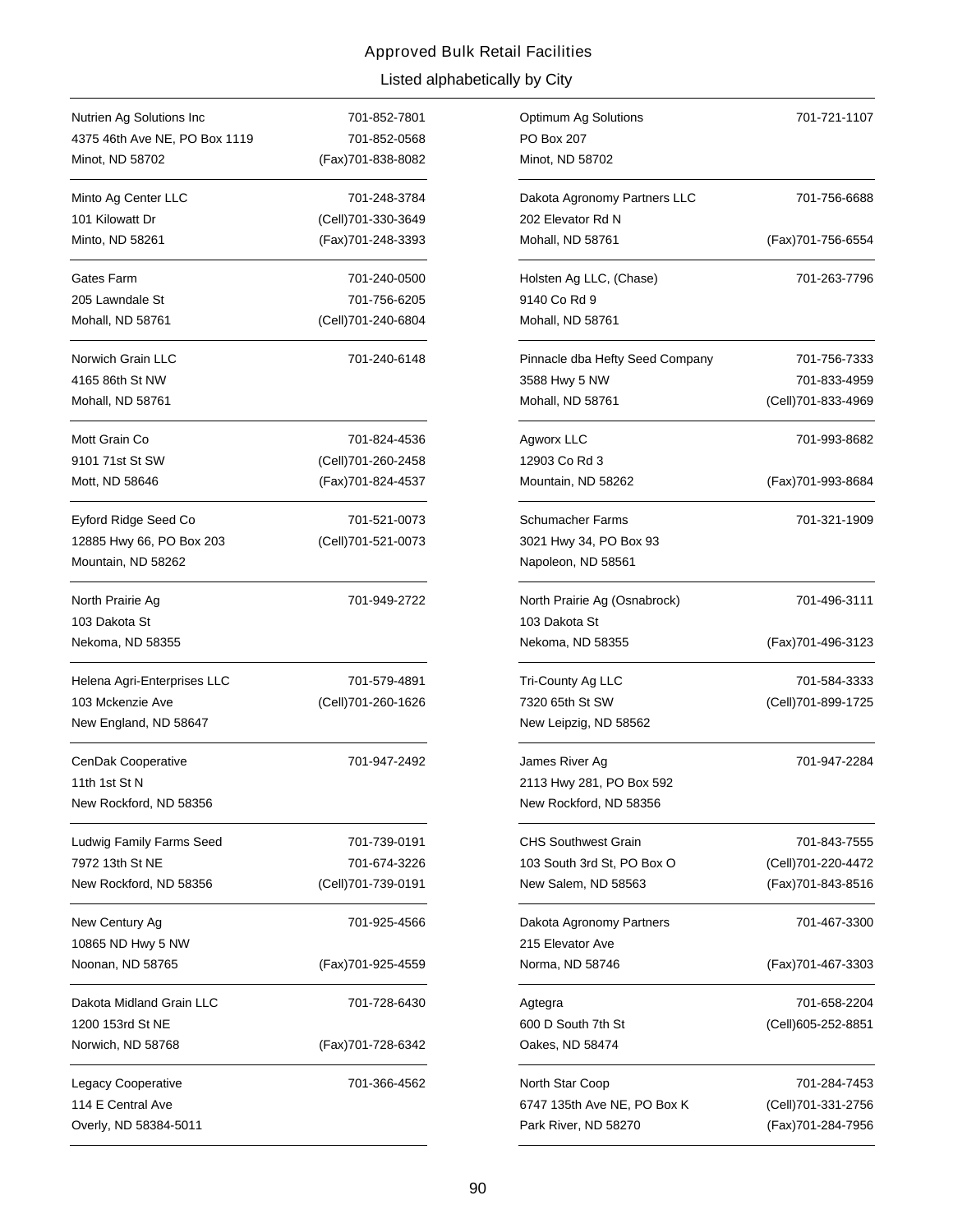| United Agronomy<br>7185 38th St NW<br>Parshall, ND 58770                    | 701-862-3412       |
|-----------------------------------------------------------------------------|--------------------|
| Pekin Cooperative Elevator Co<br>120 Main St, PO Box 427<br>Pekin, ND 58361 | 701-296-4438       |
| American Bean LLC                                                           | 701-345-8264       |
| 101 1st Ave, PO Box 82                                                      | 218-695-3040       |
| Petersburg, ND 58272                                                        | (Fax)701-345-8263  |
| <b>Premier Ag Solutions</b>                                                 | 701-320-6599       |
| 7410 15th St SE                                                             |                    |
| Pingree, ND 58476                                                           |                    |
| Powers Lake Elevator                                                        | 701-464-5662       |
| 109 Lakeside Ave E, PO Box 258                                              |                    |
| Powers Lake, ND 58773                                                       | (Fax)701-464-5671  |
| <b>CHS Southwest Grain</b>                                                  | 701-853-2302       |
| 502 Railroad Ave                                                            | (Cell)701-260-3676 |
| Reeder, ND 58649                                                            | (Fax)701-853-2304  |
| Valley United Coop                                                          | 701-847-2261       |
| 322 4th Ave, PO Box 37                                                      |                    |
| Reynolds, ND 58275                                                          | (Fax)701-847-2412  |
| Legacy Cooperative                                                          | 701-266-5511       |
| 25 Ellsberry Ave, PO Box 218                                                |                    |
| Rock Lake, ND 58365                                                         |                    |
| Drift Prairie Farm                                                          | 701-477-5910       |
| 9871 Hwy 30, PO Box 786                                                     | (Cell)701-550-9332 |
| Rolla, ND 58367-0786                                                        | (Fax)701-477-5910  |
| United Agronomy                                                             | 701-755-3971       |
| PO Box 190, 8830 62nd St NW                                                 | 701-453-3384       |
| Ross, ND 58776                                                              | (Fax)701-755-3230  |
| <b>Rugby Farmers Elevator</b><br>201 Dewey St SE, PO Box 286                | 701-776-5214       |
| Rugby, ND 58368                                                             | (Fax)701-776-6437  |
| Dakota Agronomy Partners LLC                                                | 701-758-2245       |
| 140 W Central Ave, PO Box 116                                               | 701-758-2060       |
| Ryder, ND 58779                                                             | (Fax)701-758-2240  |
| <b>Scranton Equity Exchange</b><br><b>PO Box 127</b>                        | 701-275-8100       |
| Scranton, ND 58653                                                          | (Fax)701-275-8151  |

| 701-862-3412 | <b>United Quality Cooperative</b>                           | 701-862-3114       |
|--------------|-------------------------------------------------------------|--------------------|
|              | 14 S Railway Ave, PO Box 128                                | 701-852-3099       |
|              | Parshall, ND 58770-0128                                     | (Fax) 701-862-4103 |
| 701-296-4438 | Symington Seed & Service                                    | 701-521-0579       |
|              | 153 W Stutsman St                                           | 701-825-6247       |
|              | Pembina, ND 58271                                           |                    |
| 701-345-8264 | Champions Alliance Group Inc                                | 701-320-6599       |
| 218-695-3040 | 7410 15th St SE                                             | 701-840-7418       |
| 701-345-8263 | Pingree, ND 58476                                           |                    |
| 701-320-6599 | <b>Valley United Coop</b>                                   | 701-786-3020       |
|              | PO Box 309, 805 Helen Ave                                   |                    |
|              | Portland, ND 58274                                          | (Fax)701-786-2412  |
| 701-464-5662 | Ray Farmers Union Elevator                                  | 701-568-3343       |
|              | <b>PO Box 128</b>                                           |                    |
| 701-464-5671 | Ray, ND 58849                                               | (Fax) 701-568-3030 |
| 701-853-2302 | Southwest Grain                                             | 701-563-4318       |
| 701-260-3676 | 100 Cannonball St, PO Box 70                                |                    |
| 701-853-2304 | Regent, ND 58650                                            | (Fax) 701-563-4472 |
| 701-847-2261 | Lagein Farms                                                | 701-266-5357       |
|              | 7255 94th St NE                                             | (Cell)701-370-8826 |
| 701-847-2412 | Rock Lake, ND 58365                                         |                    |
| 701-266-5511 | Legacy Cooperative                                          | 701-246-3305       |
|              | 108 State St, PO Box 338                                    |                    |
|              | Rolette, ND 58366                                           |                    |
| 701-477-5910 | Legacy Cooperative                                          | 701-477-6430       |
| 701-550-9332 | 116 Front St S, PO Box 727                                  |                    |
| 701-477-5910 | Rolla, ND 58367                                             |                    |
| 701-755-3971 | <b>Envision Cooperative</b>                                 | 701-776-7692       |
| 701-453-3384 | 424 1st St NE                                               |                    |
| 701-755-3230 | Rugby, ND 58368                                             | (Fax)701-776-2218  |
| 701-776-5214 | Schneider Ag Inc                                            | 701-208-1631       |
|              | 1417 6th Ave SE                                             |                    |
| 701-776-6437 | Rugby, ND 58368                                             |                    |
| 701-758-2245 | Wilbur-Ellis Co                                             | 701-624-5315       |
| 701-758-2060 | 14103 139th St SE, PO Box 167                               |                    |
| 701-758-2240 | Sawyer, ND 58781                                            | (Fax)701-624-5352  |
| 701-275-8100 | Fessenden Coop Assn (Sheyenne)<br>203 Main St N, PO Box 218 | 701-996-2231       |
| 701-275-8151 | Sheyenne, ND 58374                                          |                    |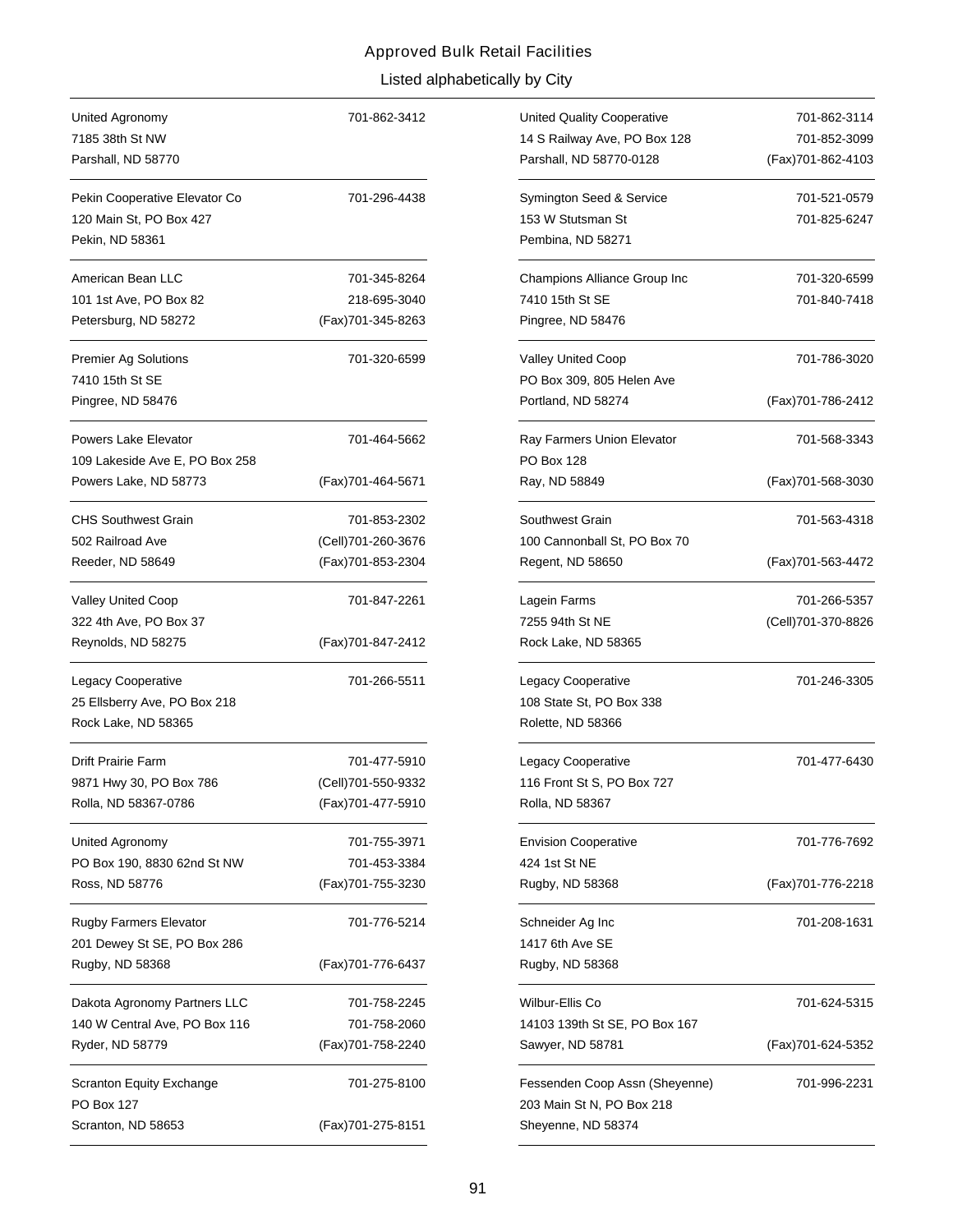| Farmers Union Oil dba Pinnacle                                | 701-628-3277                            |  |
|---------------------------------------------------------------|-----------------------------------------|--|
| 8147 Hwy 2, PO Box 459                                        | (Cell)701-629-1210<br>(Fax)701-628-3278 |  |
| Stanley, ND 58784                                             |                                         |  |
| <b>CHS River Plains</b>                                       | 701-387-4900                            |  |
| 31190 5th Ave NE                                              |                                         |  |
| Sterling, ND 58572                                            |                                         |  |
| Arrowwood Prairie Coop                                        | 701-769-2334                            |  |
| 120 99th Ave SE                                               | (Cell)701-840-2502                      |  |
| Sutton, ND 58484                                              | (Fax)701-769-2340                       |  |
| H & H Seeds Sales                                             | 701-403-2130                            |  |
| 1282 8th Ave NE                                               |                                         |  |
| Thompson, ND 58278                                            |                                         |  |
| Farmers Union dba Pinnacle                                    | 701-664-2249                            |  |
| 6722 Hwy 40 South, PO Box 610                                 | (Cell)701-629-5597                      |  |
| Tioga, ND 58852-0610                                          | (Fax)701-664-3249                       |  |
| Tronson Grain LLC<br>PO Box 38                                | 701-262-4242                            |  |
| Tolna, ND 58380                                               | (Fax)701-262-4243                       |  |
| Equity Elevator & Trading Co<br>PO Box 340                    | 701-448-2461                            |  |
| Turtle Lake, ND 58575                                         | (Fax)701-448-2308                       |  |
| Wholesale Ag Products West                                    | 701-442-3610                            |  |
| 67 Hwy 83, PO Box 37                                          | (Cell)701-527-4301                      |  |
| Underwood, ND 58576                                           | (Fax)701-442-3609                       |  |
| Dakota Agronomy Partners LLC<br>PO Box 175<br>Velva, ND 58790 | 701-338-2213                            |  |
| Walhalla Farmers Grain LLC                                    | 701-549-3210                            |  |
| 1500 Hwy 32 N, PO Box 95<br>Walhalla, ND 58282-0095           | (Fax)701-549-3481                       |  |
| Tronson Grain LLC                                             | 701-395-4334                            |  |
| 121 Garske St                                                 | (Cell)701-247-3774                      |  |
| Webster, ND 58382-8100                                        | (Fax)701-395-4484                       |  |
| Atkinson Ag Service                                           | 701-871-7368                            |  |
| 8045 18th Ave NE                                              | (Cell)701-871-7368                      |  |
| Willow City, ND 58384                                         |                                         |  |
| AgroLine                                                      | 701-435-2468                            |  |
| 310 Hwy 9                                                     | (Cell)701-320-2221                      |  |
| Wimbledon, ND 58492                                           | (Fax)701-435-2469                       |  |

| 701-628-3277 | Central Dakota Frontier Coop<br>701-327-2332 |                    |
|--------------|----------------------------------------------|--------------------|
| 701-629-1210 | 3726 30th Ave SE                             |                    |
| 701-628-3278 | Steele, ND 58482                             |                    |
| 701-387-4900 | Missouri Valley Ag                           | 701-387-4447       |
|              | 30749 5th Ave NE                             |                    |
|              | Sterling, ND 58572                           | (Fax) 701-387-4457 |
| 701-769-2334 | Miller Elevator Co                           | 701-984-2489       |
| 701-840-2502 | PO Box 398                                   | (Cell)701-652-5704 |
| 701-769-2340 | Sykeston, ND 58486                           | (Fax)701-984-2499  |
| 701-403-2130 | <b>Nelson Farms</b>                          | 701-599-2080       |
|              | 795 11th St NE                               | (Cell)701-741-4901 |
|              | Thompson, ND 58278-9354                      |                    |
| 701-664-2249 | Renville Elevator Co                         | 701-386-2457       |
| 701-629-5597 | 101 Railway Ave, PO Box 8                    | (Cell)701-240-7830 |
| 701-664-3249 | Tolley, ND 58787-0008                        | (Fax) 701-386-2472 |
| 701-262-4242 | Maple Valley Ag Chemical Inc                 | 701-749-4000       |
|              | 600 Michigan Ave                             | (Cell)701-840-0669 |
| 701-262-4243 | Tower City, ND 58071                         | (Fax)701-749-4007  |
| 701-448-2461 | <b>Tuttle Farmers Elevator</b>               | 701-867-2559       |
|              | 102 N Main Street, PO Box 119                |                    |
| 701-448-2308 | <b>Tuttle, ND 58488</b>                      | (Fax) 701-867-2509 |
| 701-442-3610 | CHS Dakota Plains Ag                         | 701-845-0812       |
| 701-527-4301 | 151 9th Ave NW                               |                    |
| 701-442-3609 | Valley City, ND 58072                        |                    |
| 701-338-2213 | <b>Nutrien Ag Solutions</b>                  | 701-642-5965       |
|              | 811 23rd Ave N                               |                    |
|              | Wahpeton, ND 58075                           | (Fax)701-642-5945  |
| 701-549-3210 | Dakota Agronomy Partners                     | 701-462-3971       |
|              | 1306 Northgate Road, PO Box 118              |                    |
| 701-549-3481 | Washburn, ND 58577                           | (Fax)701-462-3972  |
| 701-395-4334 | JH Seed & Soil Service LLC                   | 701-263-5158       |
| 701-247-3774 | 10125 23rd Ave NW                            |                    |
| 701-395-4484 | Westhope, ND 58793                           |                    |
| 701-871-7368 | Agronomy Solutions dba Hefty Seed            | 701-734-5866       |
| 701-871-7368 | 143 Hwy 36, PO Box 218                       | (Cell)701-652-5866 |
|              | Wilton, ND 58579                             | (Fax)866-332-4234  |
| 701-435-2468 | Arrowwood Prairie Coop                       | 701-435-2817       |
| 701-320-2221 | 9693 State Hwy 9, PO Box 197                 | (Cell)701-320-4716 |
| 701-435-2469 | Wimbledon, ND 58492                          | (Fax)701-435-2825  |